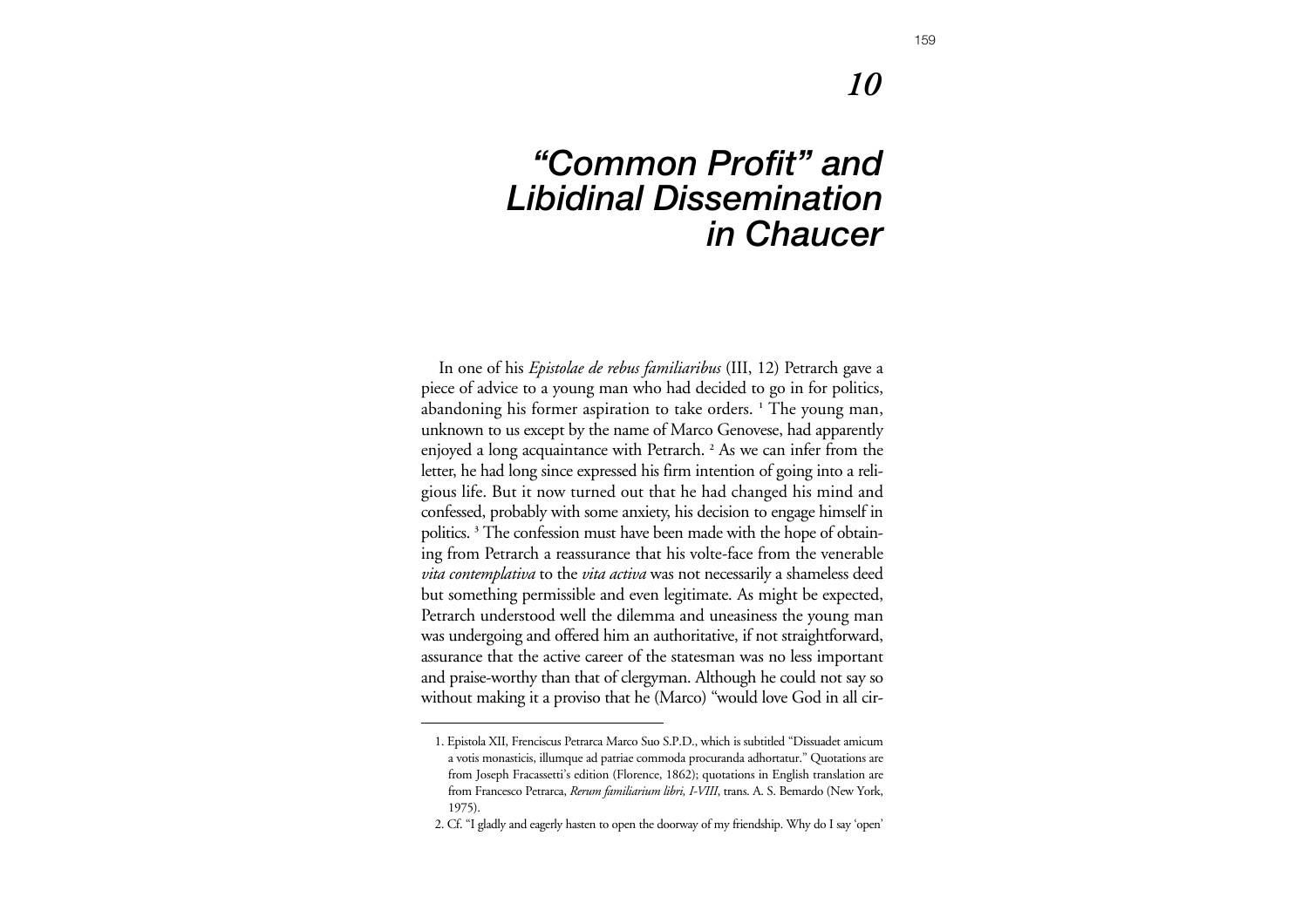cumstances, that [he] would adhere to Him, worship Him, and long for Him with [his] entire mind," the thrust of Petrarch's advice is in the direction of reassurance.

Do not despair, therefore, that… your concern for your citizens, which Requires so much of your time, appears opposed to that divine grace which you seek. Persevere, proceed, do not hesitate, do not abide nor fail in your own salvation. He is present who foresees all your time infallibly and eternally (regardless of how you arrange it).

(Tu igitur ne desperes,… quasi tuorum cura civium quam gens, divinae, quam petis gratiae, sil adversa. Perge, age; ne titubes, ne subsistas, neu saluti tuae desis. Aderit ille qui tempus tuum, quod, quale disposueras, nondum venit, praevidit infallibiter ab aeterno.)

Petrarch's reassurance consists in the idea that even by virtue of the political life (*vita activa*) the soul can attain the heavenly beatitude which is commonly taken to be reserved for the contemplative life. In proof and support of this proposition Petrarch draws on the authority of not only Cicero (*Somnium Scipionis*), of which later, but also Plotinus. As to the latter Petrarch writes,

It has been established, according to the opinion of Plotinus, that one becomes blessed and is cleansed not only through the penitential virtues hut also through the political ones.

(constetque, iuxta Plotini sententiam, non purgatoriis modo prugatique iarm animi (*sic*), sed politicis quoque virtutibus beatum fieri.)

By "the penitential virtues" (*purgatoriae virtutes*) Petrarch means, as the context suggests, essentially the contemplative (as against the active) virtues, that is, the virtues through which men of leisure such as priests or philosophers seek to be at one with the divine mind or God. Petrarch's point is that the virtues which help men attain heavenly beatitude are no monopoly of the contemplative ones but are inclusive of the "political virtues" (*politicae virtutes*), and that these active virtues are as much worthy of life-long commitment.

The conception of these two virtues—*virtutes purgatoriae et politicae*— is as interesting as their distinction is illuminating, and one is naturally tempted to ask from where Petrarch actually took these ideas. Despite his explicit mentioning of the authority it is obvious that Petrarch, with no command of Greek, did not obtain this view from Plotinus directly. Rather, as was usual with the medieval writer, his immediate source must be sought in one of the Latin *auctores*, in this instance, Macrobius's *Commentary on the Somnium Scipionis*. This is easily confirmed not merely by such characteristic vocabulary as "the penitential virtues" (*purgatoriae virtutes*) and the "political virtues" (*politicae virtutes*), which were actually used by Macrobius himself in his *Commentary* as expressly Plotinian terminology; it is also confirmed by the fact that the very passage in *Somnium Scipionis* that occasioned Macrobius to adduce Plotinus in reference to these specific virtues is also quoted by Petrarch in the letter in question. That is to say, behind Petrarch's advice to the young man, which purports to put the way of *vita activa* on the same footing as that of *vita contemplativa* as conductive to heavenly beatitude, there existed the powertul and useful medium or the Macrobian-Ciceronian tradition.

The passage in *Somnium Scipionis*, on and around which Macrobius constructed an influential tradition, and which Petrarch quoted in his letter in question—saying, "Heavenly is that saying of my Africanus in Cicero's work (Notum est apud Ciceronem coeleste illud Africani mei dictum)"—is veritably l a celebrated one. It is the passage where Africanus, speaking to the young Scipio, reveals the significance of the commonwealth and the reward waiting for those who have devoted themselves to the commonwealth.

when more than four years ago I offered it to you at your own most welcome request? I recognize my Marco, and I embrace him with delight in these letters of yours as after a long silence he rightfully returns to me… I always hoped that from the young man you were you would become a great man. But I confess that I did not believe that it could happen so soon" (III, 12): Bernardo, *Rerum familiarium*, English trans., p. 145. It bas been plausibly inferred that this Marco is none other than Marco Portonario of Genoa, and that the letter is written about 1340. See E. H. Wilkins, *Petrarch's Eight Years in Milan* (Mass.: Cambridge, 1958), pp. 237–38. For this reference I am indebted to R. J. Lokaj.

<sup>3. &</sup>quot;I also recall that most glowing proposal of yours which in those early days of your friendship in extended discourse you trustingly revealed to me. I do not regret that now that proposal is either modified or, hopefully, merely postponed… Do not despair, therefore, tha… your concern for your citizens, which requires so much of your time, appears opposed to that divine grace which you seek": Ibid.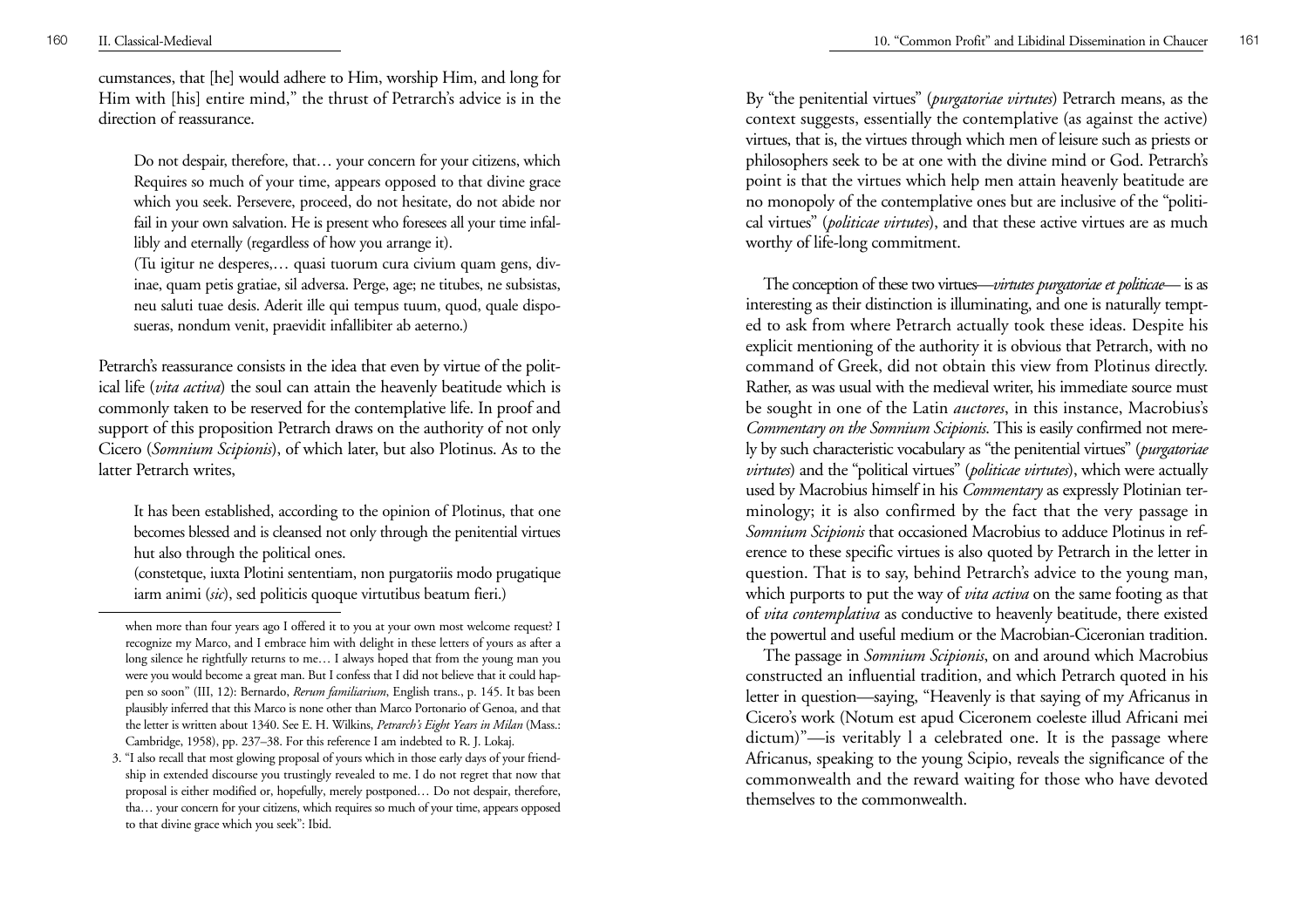All those who have saved, aided, or enlarged the commonwealth have a definite place marked off in the heavens where they may enjoy a blessed existence forever. Nothing that occurs on earth, indeed, is more gratifying to that supreme God who rules the whole universe than the establishment of associations and federations of men bound together by principle of justice: which are called commonwealths.

(omnibus qui patriam conservaverint adiuverint auxerint, certum esse in caelo definitum locum ubi beati aevo sempiterno fruantur. nihil est enim illi principi deo qui omnem mundum regit, quod quidem in terris fiat, acceptius quam conciliacoetusque hominum iure sociati, quaecivitates a~pellantur.) **<sup>4</sup>**

Macrobius, commenting on this passage, starts with what can be called the philosophers' tradition: "Virtues alone make one blessed and only through them is one able to attain the name. Hence those who maintain that virtues are found only in men who philosophize openly affirm that none are blessed except philosophers (solae faciunt virtutes beatum, nullaque alia quisquam via hoc nomen adipiscitur. unde qui aestimant nullis nisi philosophantibus inesse virtutes, nullos praeter philosophos beatos esse pronuntiant)." While philosophers, Macrobius continues, attribute four functions to these virtues, i.e. prudence, temperance, fortitude and justice, these virtues, being essentially philosophical, are all contemplative virtues and thus attainable, in theory, only through the way of *vita contemplativa*. This simple syllogistic argument—virtues are of philosophers, philosophers are contemplative, therefore virtues are contemplative—would not be particularly illuminating were it not for an interesting qualification about those philosophic-contemplativevirtues. Marcrobius, importantly, hastens to add that those philosophic-contem<sup>p</sup>lative virtues are too stringently defined. For "according to the liminations of so stringent a classification the rulers of the commonwealth would be unable to attain blessedness (ita fit ut secundum hoc tam rigidae definitionis abruptum rerum i publicarum rectores beati esse non possint)." For the man of action like "the rulers of the commonwealth" leading the life of action (*vita activa*) philosophizing or doing philosophy is a pure luxury, which can be enjoyed only in scholarly leisure (*otium*), not in activities of any negotiation (*negotium*). But there have been men of action virtuous enough to attain blessedness. How should we deal with and define these non-philosopher's virtues? Macrobius's strategy in answering this question is in line with the typical medieval tradition, offering a conceptual classification and drawing on an authority. What he proposes on the authority of Plotinus is the view based "on the proper and natural classification (vera et naturali divisionis ratione)," according to which each of the above-mentioned four philosophical virtues (prudence, temperance, fortitude, justice) is to subsume four different types or *genera*. These four types are "the political virtues (politicae virtutes)." "the cleansing virtues (purgatoriae virtutes)," "the virtues of the purified mind (virtutes animi iam purgati)," and **"**the exemplary virtues (virtutes exem<sup>p</sup>lares)," and through this analytical subdivision the four cardinal virtues are categorized into sixteen different kinds. For our purposes, these four types are of specific importance and duly require some explanation.

The political virtue is the one by which "the good man is first made lord of himself and then the ruler of the state who is just and prudent in his regard for human welfare (vir bonus primum sui atque inde rei publicae rector efficitur, iuste ac prodive gubernans, humana non deserens)." What is expected of the man of action is self-discipline in private and fair-dealings in public affairs. The second one, the cleansing type of virtue, belongs to the man of leisure leading a contemplative life, and is found in those who have resolved to cleanse themselves from any contamination with the body in order to mingle solely with the divine. Emphasis is placed, one must note here, on the mind's move away from the body on the assumption of the separation of the soul from the body. The third, the type of the purified mind, is the one in which the mind has already been completely cleansed from all taints of this world and has become so attached to the divine Mind that by imitating it the human mind keeps an ever-lasting covenant with it. Attention must be drawn to the complete disembodiment of the mind and its self-reflexive attempts to identify with the divine Mind. The fourth, the exemplary type, is the one discernible in the accomplished spiritual state where the human mind is in perfect accord and unity with the divine Mind. Such is the "proper and natural classification (*vera et naturalis divisionis ratio*)."

Now in this "proper and natural classification" there are two points

<sup>4.</sup> Quotations from *Somnium Scipionis* and Macrobius's *Commentary* are all from *Mocrobius*, vol. II, ed. J. Willis (Teubner, 1970). Quotations in translation are from *Mocrobius' Commentary on the Dream of Scipio*, trans. W. H. Stahl (New York, 1952; 1966).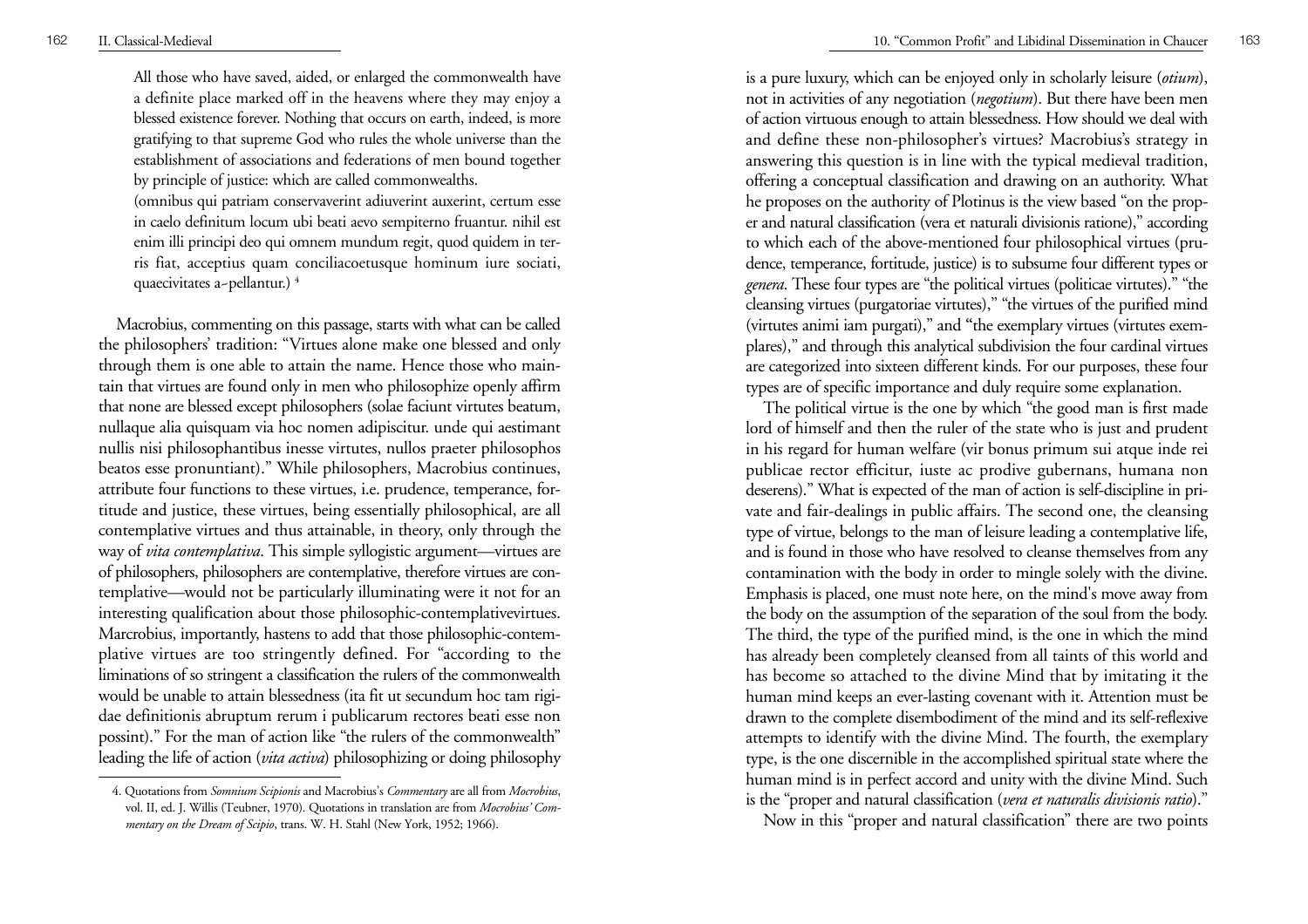particularly to be noted. First, the discrepancy which exists not in degrees but in kind between the first and the remaining three types: while the political type belongs to the this-worldly affairs of *vita activa*, the other three concern the spiritual sphere of *vita contemplativa*. To put it differently, the last three have to do with different degrees of disembodiment whereas the first political type, in contrast, is evolved in the body, be it natural or political. Secondly, it is easy to see that the last three types form a Neoplatonic system, in which the types of the virtues are classified according to the extent to which the mind becomes purified and purged of bodily forces and influences, thereby approaching the divine Mind or *Nous* so as to be identified with it. It is characterized by the ladder structure, in which the end of the mind which, Neoplatonically speaking, comes to the same thing as the end of individual human existence, hence the end of the virtues—is defined as an attempt to regain its proper and true homeland, as it recollects its way back to the divine *Nous*. It is essentially a version of the topos generally known as "*itinerarium mentis*," wherewith the end of individual human existence is taken to be the mind's return to its true *Heimat*, which is to be eternally united with God.

In accordance with his strategy in the *Commentary*, however, Macrobius sets store not so much by the differentiation of the virtues as by the equal efficiency of the virtues in attaining heavenly beatitude. Heavenly beatitude, which the Neoplatonic tradition held as the monopoly of philosophers, is now made equally open to the man of action, and this revolutionary turn was made possible by virtue of "the political virtue."

Now if the function and office of the virtues is to bless, and, moreover, if it is agreed that political virtues do exist, then political virtues do make me blessed.

(si ergo hoc est officium et effectus virtutum, beare, constat autem et politicae esse virtutes: igitur et politicis efficiuntur beati.)

Through the introduction of "the proper and natural classification" of virtues Macrobius aims at an egalitarian realignment of virtues, whereby the powerful philosopher-oriented tradition, comprising such value-laden ideas as mind, contemplation/consciousness, identity, recognition and the like, is demoted from sovereignty. On the other hand, the

"political virtues," bound up as they are with practical, mundane affairs, are now valorized as equally efficient toward the attainment of heavenly beatitude. The principle of the body and embodiment, which underlines the "political virtues," stands in sharp contrast to the principle of the mind and disembodiment, which largely characterizes the philosophical tradition of virtues. And this contrast in the two diametrically opposite principles cannot be left as a mere contrast but, for obvious reasons, is theoretically a big contradiction. (Without exaggeration, it is one of the Big Questions of human beings.) Macrobius's strategy consists in glossing over this tremendous theoretical contradiction by the authoritative introduction of the "proper and natural classification." If the "political virtues" are to be made legitimate, it is at the cost of theoretical consistency. The two distinct entities of body and soul, with their opposing orientations, embodiment and disembodiment respectively, can by no means be easily reconciled.

Perhaps one cannot lay too much stress on the latent price Macrobius has to pay for the legitimization of the "political virtues," particularly in the overall Neoplatonic framework. The price includes the theoretical clarity with which the mind-body problematic is to be dealt with. If the philosophical virtues are traditionally in possession of their spiritual and legitimate domain in which to exercise their discipline of disembodiment, the "political virtues," on the other hand, do not enjoy their proper domain. By "their proper domain" I mean the kind of public sphere where the body, whether natural or political, is largely legitimate in its own right, or at least, nor defined essentially in its negative relationships with the philosophical virtues. An old adage that the body should be well under the control of the soul does not solve the problem because it is, in its essentials, based on spiritual reductionism. Due consideration must be given to the motives and initiatives of the body. In short, what is at stake as regards the "political virtues" is the legitimization of the body the legitimization in particular of the body as it unfolds itself in its public domain.

My proposition is that this problematic field for the "political virtues"—what I would like to call with Jiirgen Habermas "the public sphere" ( *Oeffentl-lichkeit*) with its suggestive gestures of creation and opening-up—shares structural and thematic similarities with what is called the "commune profit" in Chaucer. **<sup>5</sup>** A set of problems arising from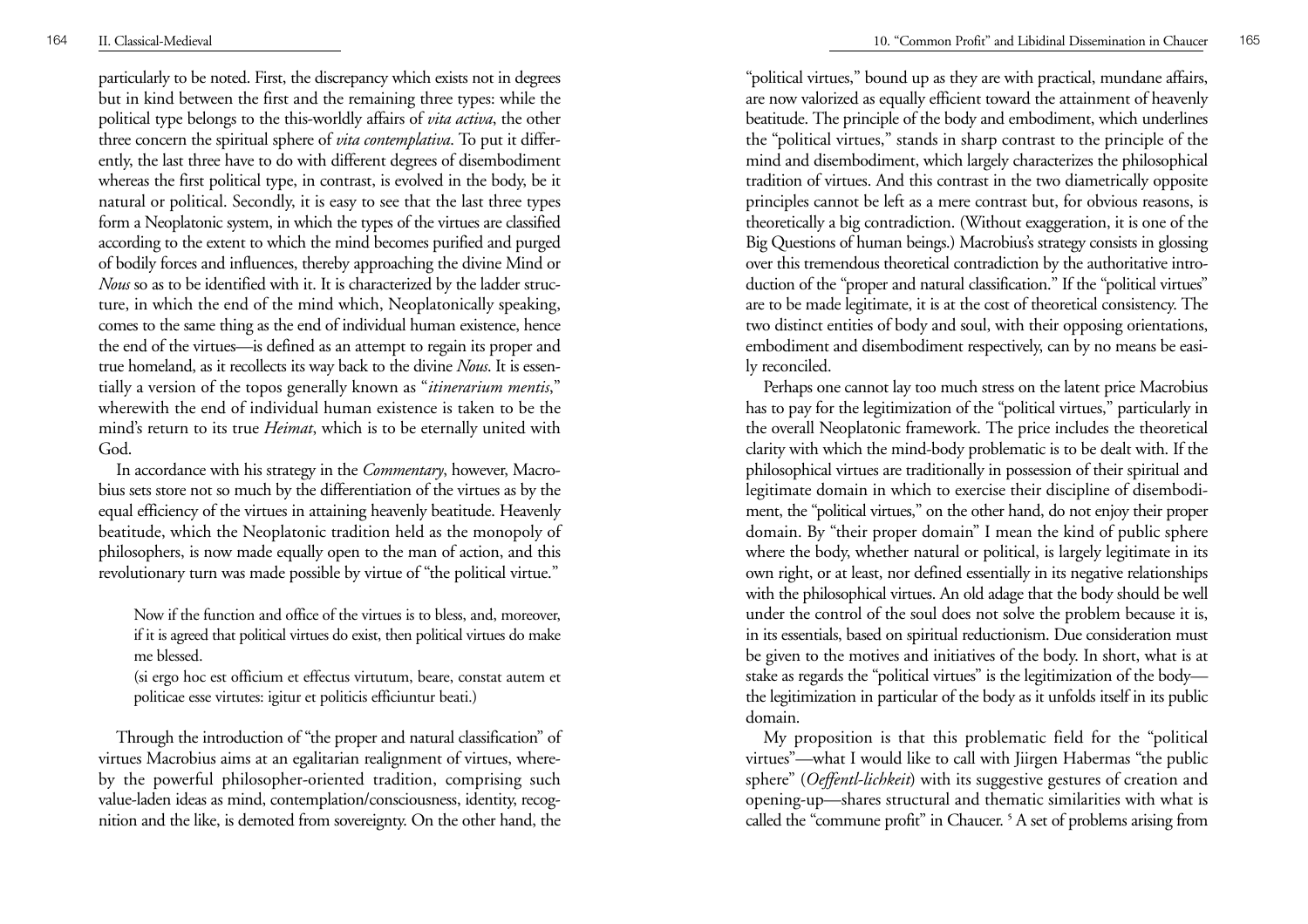the legitimization of the "political Virtues," it seems to me, stands us in good stead in approaching such a complex issue as the "commune prof $it$ "

In his letter to Marco the would-be statesman, Petrarch assured him of the legitimacy of the "political virtues" on the strength of the Plotinian-Macrobian system, which in effect adroitly collapsed the vital distinction of the contemplative and the active. The distinction, if clearly made, would have given birth to a whole set of problems from epistemological to ontological, from metaphysical to physical. In an attempt to open up and demonstrate "the public sphere" as a valid ground for salvation history, however, Petrarch entrusted the "political virtues" with the same power as the other, contemplative virtues possessed. But neither the nature of the "public sphere," which was a precondition for the "political virtues" to be effective, nor their functional relations were taken into account. Consciously or unconsciously, Petrarch bypassed the legitimization problem of both the body and body politic.

The problem of the legitimization of the body politic, to be sure, is one of the major issues of medieval political philosophy or rather political theology, to follow Ernst Kantorowicz's, or for that matter Spinoza's apt designation. However, it is not my intention here to deal with the matter from this angle. **<sup>6</sup>** Rather, my own concern is broadly with the question of the body nature of the body politic.

The Macrobian system of virtues, as we have seen, with its specific

emphasis on the "political virtues" provided Petrarch with the occasion to open up the public sphere, the field for *vita activa*, which had no legitimacy in its own right but was justified insofar as it functioned as a passage toward spiritual purification. If this is the case, it does not seem far-fetched to assume that the same problematic—that is, the problematic centering around the legitimization issue of the public sphere—finds its echo in what Chaucer is concerned with at the beginning of the *Parlement of Foules*. What I am hinting at is, of course, the theme of the "commune profit," the public field for fame and *vita activa*. Such thematic correspondence, it is true, comes as no surprise since they both, implicitly in Petrarch's case and explicitly in Chaucer's, share the same source or *auctor*, Macrobius. But what is really interesting for our purposes, however, is the different response each of them shows toward the same problematic. Facing the legitimization issue of the public sphere, the "commune profit," Chaucer and Petrarch seem to have taken different paths. At the risk of oversimplification, it is Chaucer's way to conduct his poetic deliberations on the principle of body and embodiment as against mind and disembodiment—i.e. taking fully into consideration the natural causes of the body as well as the quasi-natural autonomy of the body politic—whereas Petrarch's is essentially the way of disembodiment, sublimating and spiritualizing the matter of body after the grand model of the *itinerarium mentis*, the mind's journey back to God.

Now the *itinerarium mentis* is a topos characterized by the mind's quest for its ultimate end, which is the divine Mind as well as its true home. The mind's quest is a home-coming journey, recollecting its way backward. The end of the mind is considered to be the recognition and overcoming of limitations imposed on it by the body, time and space, and in so doing to accomplish its home-coming in the eternal, true reality. The destination, the ultimate end, is God, who is variously described as "the divine mind" (*divina mens*) or *nous* (Macrobius) or "*unum, bonum, simplex, esse*" (Boethius). The end, toward which the mind aspires and which it desires to attain, is a beatific vision where it is at one with its true Self, the divine Mind. (You may call it "Logos," if you like.) Desire for God, in this instance, is structured by the principle of identity: the mind takes pleasure in re-cognition, self-identification and reunion. And the setting in which this dramatic scene of anagnorisis is accomplished is in the theatre of the mind, i.e. the contemplative mode.

<sup>5.</sup> This problematic of opening up the social and political field seems to me the one which the *House of Fame* left Chaucer for further elaboration. See my "From the *House of Fame* to Politico-Cultural Histories," in *Chaucer to Shakespeare*, ed. T. Takamiya and R. Beadle (Cambridge, 1992), pp. 45–54. It is interesting to note that the same problematic is given another elaboration in the *Knight's Tale*, this time, in terms of "the contemplative Palamon" and "'the active Arcite." For this, see Hoxie N. Fairchild, "Active Arcite, Contemplative Palamon," *JEGP* 26 (1927): 285–93. My thanks are due to Jerome Mandel, one of the co-participants of the J. A. W. Bennett Memorial Lectures, who rightly alerted me to the presence of this article.

It is perhaps not impertinent here to confess that it was J. A. W. Bennett who first brought my attention to the perplexing charm of the *Parlement of Foules* when I was an undergraduate student of Spenser in oneof theJapanese universities. It was in his erudite book on the *Parlement* that I was first introduced to Macrobius and Alanus.

<sup>6.</sup> For seminal studies on this issue, see Margaret Schlauch's "Chaucer's Doctrine of Kings and Tyrants," *Speculum* 20 (1945): 133–56 and Paul A. Olson's "The *Parlement of Foules*: Aristotle's Politics and the Foundations of Human Society," *SAC* 2 (1989): 53–69.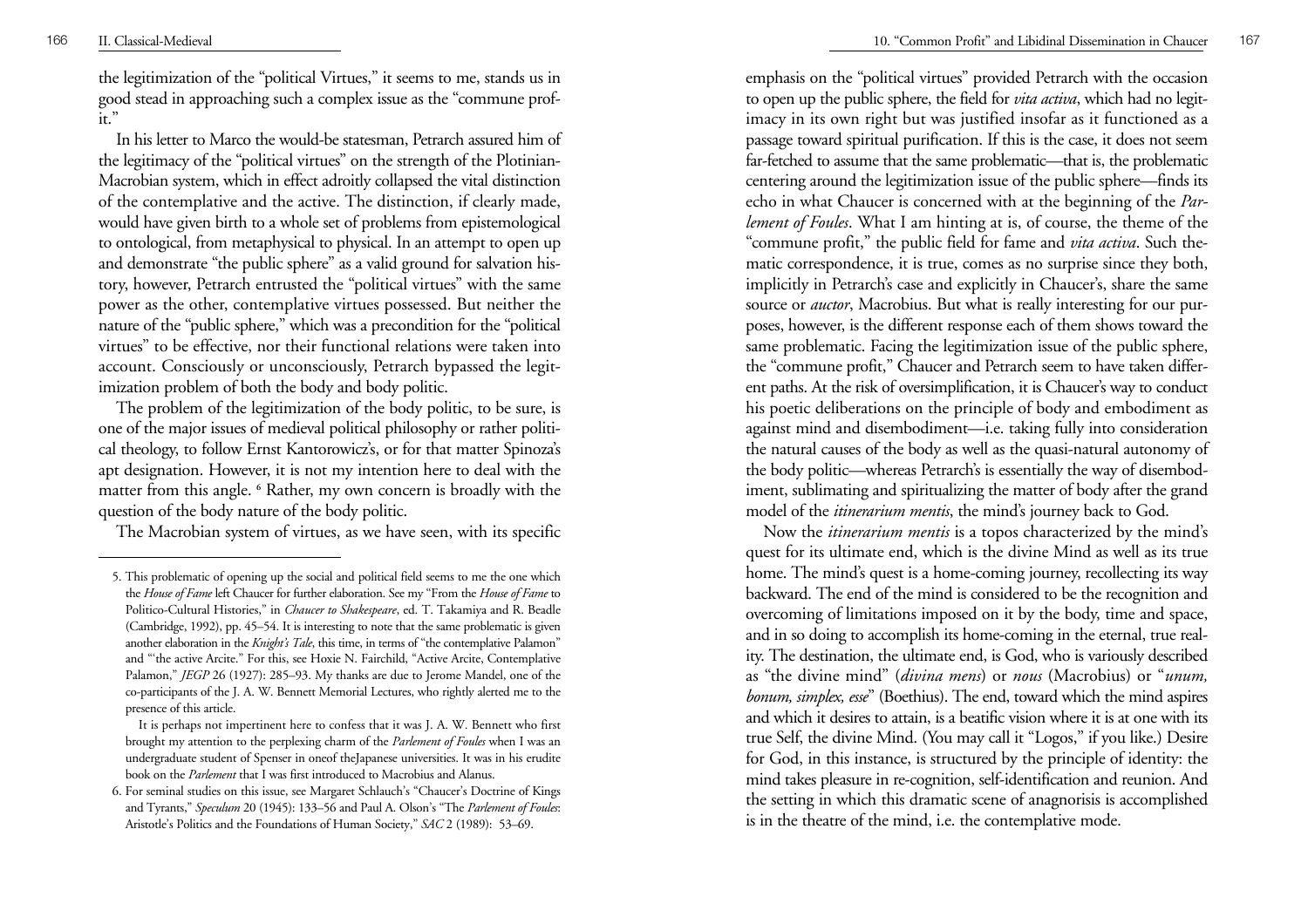Now if there is mind's desire for self-identification, wanting to be at one with its true Self, there is in the same vein the body's desire, which as far as desire is concerned is probably more authentic than the mind's. The body's desire, however, when compared with the mind's, possesses neither a self-identifying orientation nor a proper and definite end of its own. Dissemination perhaps is the proper word to describe its move ments. It is never structured by the principle of identity, and self-recognition is a word entirely alien to the body. Unlike the mind, the body lacks its own theatre where its desires take their forms and act out the scenes. For the body to be perceived at all the existence of the mind is a pre-requisite, and to the mind's eye the body presents itself always already as difference or, to use another fashionable concept, as Other. Hence the perennial question of how to deal with the Other and Its desire. The typical and simplest answer to this question is to put the Other and Its desire under the control of the mind. The scene is in the theatre of the mind *sub specie contemplativa*, and it is directed under the hegemony of the identity principle.

To come back to Chaucer's "commune profit": It is precisely from under this hegemony of the mind's self-identifying process that the field for the "political virtues," what Chaucer calls the "commune profit," wins its own justification and legitimacy. The opposite formative principles, that of identity and that of difference, are yoked together in the collapse of the epistemological distinction between the contemplative and the active. The "commune profit," the product of identity and difference, therefore, is a composite of incompatible elements, an entity contradictory in nature.

Such a conceptual structure of contradiction may well remind us of the paragon of the genre, namely, "love." It is characteristic of love to be bittersweet as well as being at once earthly and heavenly. And more than anything else, it concerns both body and soul. Seen in this light, it seems no mere coincidence that the Chaucerian reduction of the *Somnium Scipionis,* which emphasizes, by unusual repetition (47; 75), **<sup>7</sup>** the word and concept of the "commune profit," is immediately preceded by the reference to love, "the dredful joye" (3). The reference to love as a symbol

of structured contradiction at the beginning of the *Parlement of Foules* can be read as a precursor of the similar constitutional contradiction that is to appear in the concept of the "commune profit."

However, the attempt at cultivating the field of the "commune profit" in its own right, the attempt, that is to say, at opening up "the public sphere" for the actualization of the "political virtues" on the plane of the body and body politic, the attempt to justify the way of *vita activa* to God, having as little recourse as possible to Neoplatonic spiritual sublation, the attempt which I presume was among the theoretical possibilities Chaucer, after having read the *Somnium Scipionis* with "Macrobye" (111), must have been led to think of, calls for as a preliminary step an investigation into the nature of the body, particularly its main driving force, desire. And this, as I understand it, is precisely what is undertaken in the part that follows the *Somnium Scipionis* section in the *Parle ment of Foules*, i.e. the enclosed garden which contains as its symbolic monument and event respectively the Temple of Venus and Nature's parliament.

Africanus leads the way, as you remember, and fades out, leaving Chaucer the poet of the dream vision alone in front of the garden gate. Africanus's guidance can be interpreted as merely an associational literary hang-over from the *Somnium Scipionis*. Logically speaking, however, he is to carry Chaucer over from unwished-for knowledge ("I hadde thyng which that I nolde" [90]) to what he wants to know ("I ne hadde that thyng that I wolde" [91]). Now it is safe to assume that unwished-for knowledge has to do with the doctrinal vision set forth by Africanus of self-dedication to the "commune profit." That Africanus himself acts as a guide from this vision to another vision, which should unfold, at least in its intention, what Chaucer really wants to know, suggests that the latter vision, too, retains some relationship, if tangential, with Africanus the man and his opinion.

And here again, it is perhaps not irrelevant to recall what Petrarch has to say and write about Africanus in the letter in question and elsewhere. There is no better way to indicate how much Petrarch admired Scipio Africanus than to witness the existence of the epic *Africa* he devoted to him. For Petrarch Africanus as a preserver of the ordered state is, as one authority puts it, "the most perfect exemplar of the cardinal virtues offered byantiquity." **<sup>8</sup>** But above all, for Petrarch this Africanus is insep-

<sup>7.</sup> Quotations from Chaucer are from *The Riverside Chaucer*, 3rd edition, gen. ed. Larry D. Benson (Boston, 1987). The number in brackets denotes the line number.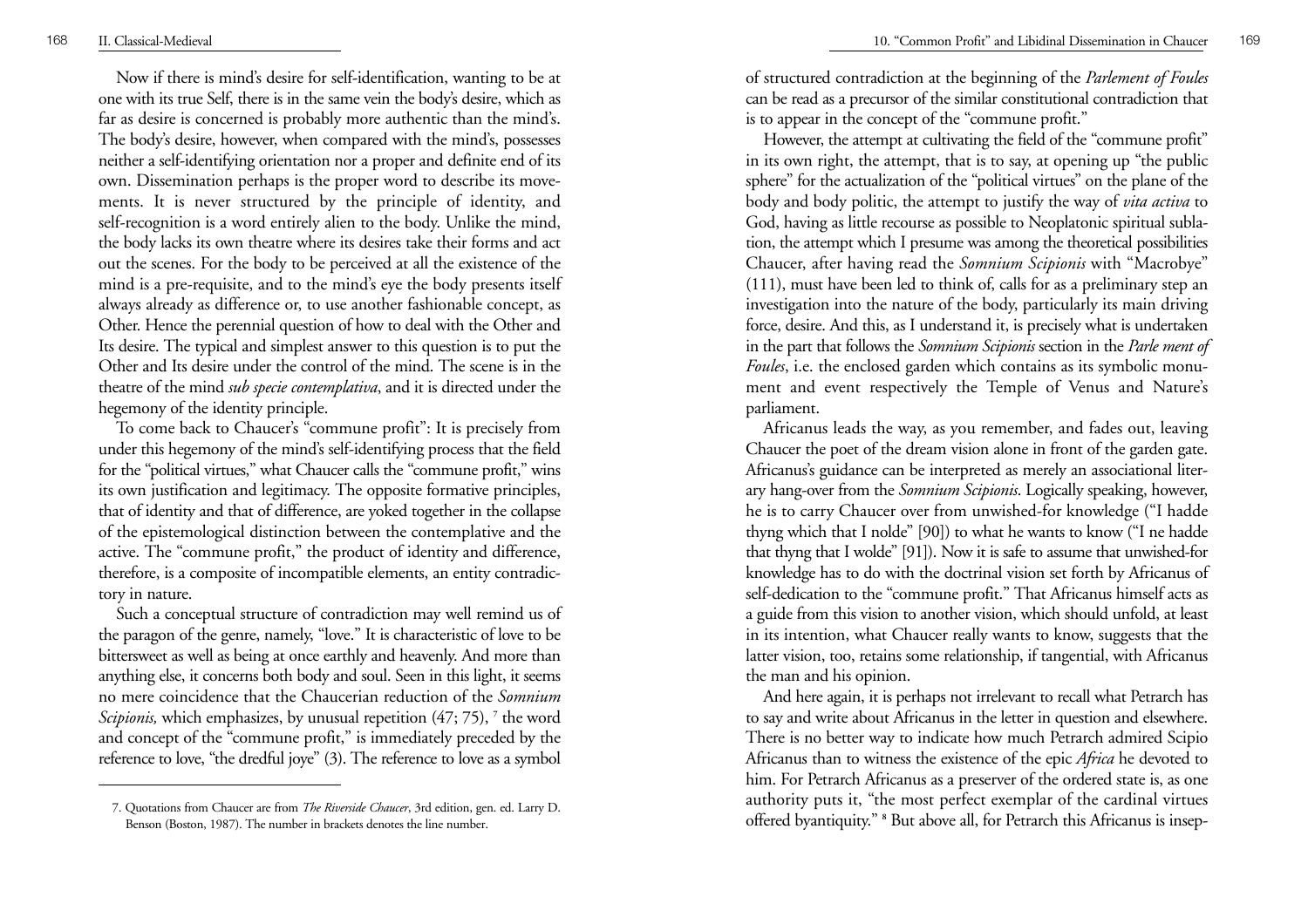arably associated with that doctrinal advice he gave to the young Scipio relating to the importance of self-dedication to the "commune profit." To quote the passage in the letter we have discussed above, Petrarch says, "Heavenly is the saying of my Africanus." And there is a scholarly consensus that this Africanus of epic stature, Africanus the noble ideologue of the "commune profit" ideal, was a common currency in the fourteenth century.

Thus we must assume that the figure of Africanus is commonly imaged as a champion of the doctrine of the "commune profit." Now if his function is—as our logic dictates it indeed is—to take Chaucer from one vision to another, from the unwished-for knowledge to what he really wants to know, from the visionary explication of the doctrine of the "commune profit" to something new, then the following should be said about the latter new vision. Insofar as it is introduced by Africanus its thematic outlines are largely concerned with the doctrine of the "commune profit"; but since the core of the doctrine of the "commune profit" is merely an unwished-for knowledge, not what he really wants to know (which should be the second new vision), it follows that the new vision is something which retains the thematic framework but negates the components of the doctrinal explication. To make a long and abstract story short and visible, it is the body and the bodily nature of the body politic that are at stake in the Garden of Venus and Nature. It is precisely what is lacking in the exposition of the doctrine of the "commune profit" in the first vision of the *Somnium Scipionis*. The question of the body, both natural and political, is one which is unmistakably related to the theme of the "commune profit" but which receives no positive explication from Africanus. It is beyond his knowledge, or perhaps more appropriately, it is below his knowledge. This explains his subsequent disappearance as Chaucer is entering the garden. **<sup>9</sup>**

That Venus in the Temple of Priapus, one of the landmarks of the <sup>p</sup>leasure garden, represents earthly kind of desire is obvious and needs no proof.

And in a prive corner in disport Fond I Venus and hire porter Richesse, That was ful noble and hautayne of hyre port— Derk was that place, but afterward lightnesse I saw a lyte, unnethe it myghte be lesse— And on a bed of gold she lay to reste, Til that the hote sonne gan to weste.

Hyre <sup>g</sup>ilte heres with a golden thred Ibounden were, untressed as she lay, And naked from the brest unto the hed, Men myghte hire sen; and, sothly for to say, The remenaunt was we1 kevered to my pay. Ryght with a subtyl coverchef of Valence— There was no thikkere cloth of no defense. (260–73)

The allegorical description conferred on her, to be sure, suggests some refinement on earthiness but nonetheless it remains essentially this-worldly, tied down to the earth and the body. The desire represented is carnal and shows little sign of aspiration toward the clarity of self-recognition. The principle of identity and the pleasure of self-identification, by which Mind's desire is distinguished, are here totally out of place. Interestingly enough and quite appropriately, it is not in the nature of Venus to be self-identical after all. Neither in the capacity of the so-called two Venuses, heavenly and earthly, nor in her liaison amoureuse with the male deities, Vulcan and Mars, nor in her representational relation to Diana, does she maintain her solid identity but is always dual, ambidextrous, and ambiguous. Venus in short is the prime instance of the principle of difference. Venus in the Temple, laying herself coyly in the bed, an undeniable image of earthly sexual desire, cannot but remind us, by association, of her heavenly counterpart. It is hard to contain the Venereal love in one fixed conception and image; it disseminates itself in its duality and multifarious associations. Some of the exemplary results, both mythological and legendary, are ostensibly shown in and around the Temple (246–94).

<sup>8.</sup> Aldo Bernardo, *Petrarch, Scipio and the "Africa*" (Baltimore, 1962), p. 54.

<sup>9.</sup> It is worth keeping in mind what Russell A. Peck (in his excellent article. "Love, Politics, and Plot in the *Parlement of Foules*," *Chaucer Review* 24 (1990): 290–305) says about the general critical attitude to the *Parliament of Fowls* in recent years: "what follows, the section between Geoffrey's reading and his encounter with Dame Nature, is the most ignored portion of the poem" (p. 298).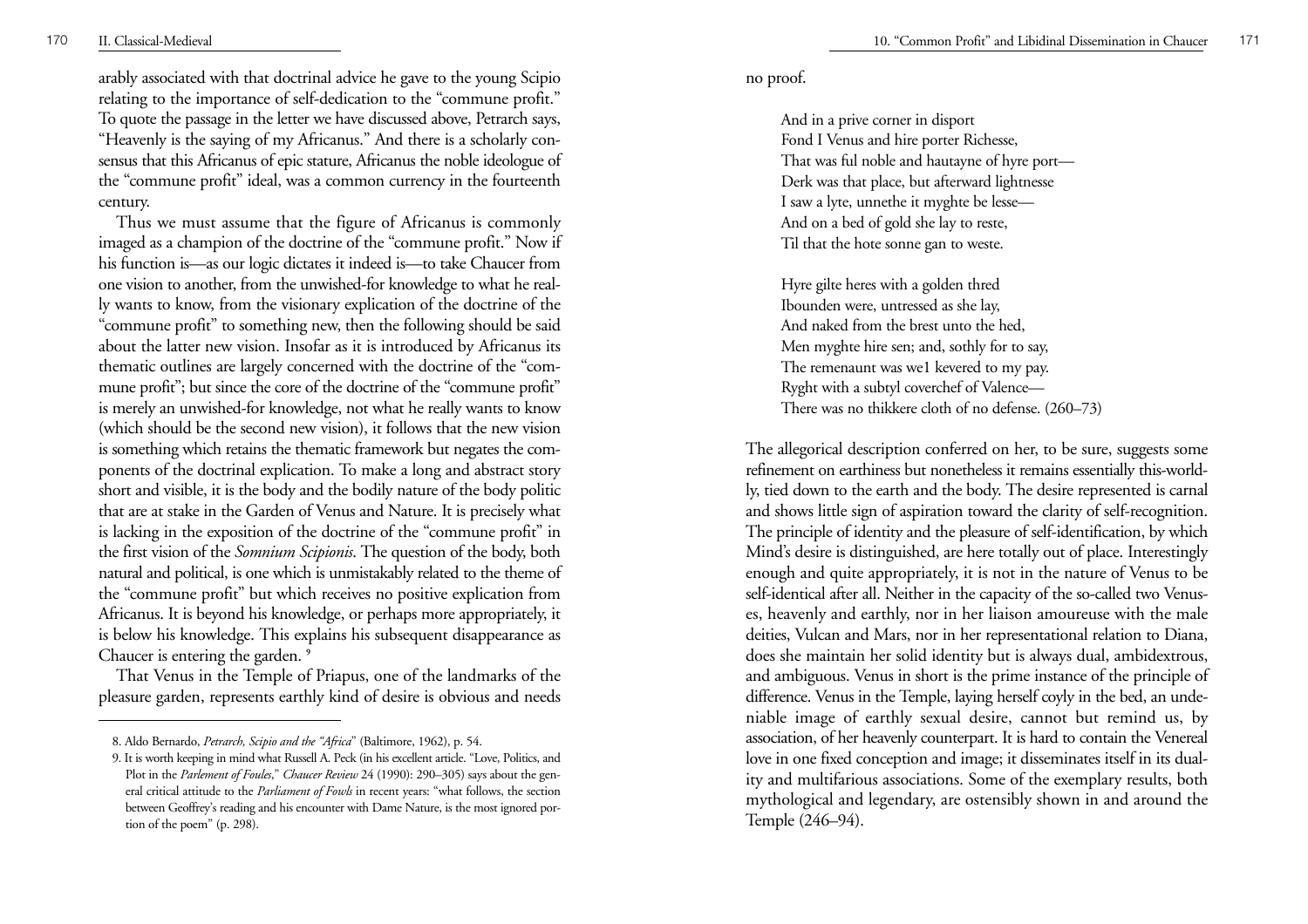Nature' parliament, which follows the Temple of Venus, by contrast, shows a certain tendency toward some kind of unity, even if it is not without discordant argumentation. Nature, of course, is responsible for this turn of events, from the differing/deferring desire of Venus to a general orientation toward unity. As might be expected, this perceivable orientation is ultimately based on the universal belief in the theory of correspondence between macro-and microcosm, the identity principle writ large, as it were. This is all well-known, and as if to corroborate this correspondence theory, Chaucer makes an explicit reference to Alan of Lille's *De planctu Naturae* — his "the Pleynte of Kynde" of "Aleyne" (316)—and designates his Nature as Alan's. Alan's vision, as it is presented in his *De planctu Naturae*, is unfolded in the mode of mytho-allegory, which is distinguished by the characteristic outlook of the so-called twelfth-century Renaissance, particularly that of Chartrian philosophy. At the basis of the outlook is "the special awareness of a '*continuité ontologique'* **<sup>10</sup>** [M.-D. Chenu] between creation and redemption (Winthrop Wetherbee)." What is meant by "redemption" here is a visionary and imaginative act by which man is restored to his proper place in the natural order ordained by God. What matters is the propriety of position in the cosmic order, not the recognition of providential disposition. The redemption here is not a matter of linear salvation history, which is historically marked by the Incantation of Christ and the consequent Redemption accomplished through it. In Alan's *De planctu Naturae* it is appropriately the figure Genius, Nature's priest, not Christ, that brings about redemption. He pronounces the decree of excommunication on those who commit unnatural atrocities defying the propriety of Nature's order. If Genius's act of excommunication is done on the authority of and at the instigation of Natura, Natura's deeds, in turn, are authorized in the last analysis by God. She is, as Chaucer rightly calls her, "the vicaire of the almyghty Lord" (379)—*vicaria Dei*. Thus at the heart of Alan's mytho-allegory is the order of God—order in the senses of both harmonious structure (cosmos) and the command to maintain it. In this scheme of things, redemption is no other than the observance of the primary divine order, the spiritual and psychological re-creation and enactment of the harmonious order between man/microcosm and the grand design of God/macrocosm. With a special imprint of Neoplatonism, it is a vision ostensively optimistic, and because of this it is not entirely free from the problems endemic to the Neoplatonic vision, viz., the negative side-effects of spiritual sublation and sublimation.

It is true that the question of the body and bodily desire is not altogether brushed aside in Alan's vision as insignificant but rather taken into serious consideration. What were regarded as abuses of bodily desire, like homosexuality and adultery, for example, form the centre of Nature's complaints. In fact, the theme of adultery functions as the structural backbone of the whole vision: at the mytho-allegorical level "redemption," the end of the vision, is envisaged as the restoration of a broken marital relationship, i.e. flirting Venus's return to her husband. The mythological prototype is, of course, that of the Vulcan-Venus-Mars triangle. **<sup>11</sup>** What is noteworthy about the effects of the transformative use of this mythological triangle is the spiritual valorization of Venus as well as the general delimitation of her nature. In the original divine triangle, as the Middle Ages read it in Virgil (who in turn had taken it from Homer), Venus is truly ambidextrous, taking pleasure in her liaison with Mars while at the same time taking advantage of her marital relation with Vulcan. Venus in Alan's poetic vision, on the other hand, is functionally divided into two role figures, "lawless pleasure" in her extra-marital relation with "Jocus," and "rightful chaste love" in her marital relation with "Hymenaeus." The home-coming of Venus, if it is successfully accomplished, enacts the proper and natural use of the bodily desire, which would otherwise disseminate itself without end. **<sup>11</sup>**

Alan's Venus indeed represents bodily desire, but she is specifically charged in accordance with Nature's law to control herself. Seen from a different angle, the ontological dimension of the body is here legitimated insofar as it is placed under Nature's control. From the standpoint of the legitimization of the body this seems a great advance. And yet, it must be recognized that essentially, the structure of legitimization is the same as in the case of the *Itinerarium mentis*. The dimension of the body,

<sup>10.</sup> Winthrop Wetherbee, *Platonism and Poetry in the Twelfth Century: The Literary Influence of the School of Chartres* (N.J.: Princeton, 1972), p. 125. For Chaucer's attitudes toward Neoplatonism, see my "Chaucer's use of Neoplatonic Traditions," in *Platonism and the English Imagination*, ed. Anna Baldwin and Sarah Hutton (Cambridge, 1994), pp. 45–51.

<sup>11.</sup> For the medieval transformation of the Vulcan-Venus-Mars triangle, see my "The *Brooch of Thebes* and the *Girdle of Venus*: Courtly Love in an Oppositional Perspective," *Poetica* 29/30 (1989): 17–38.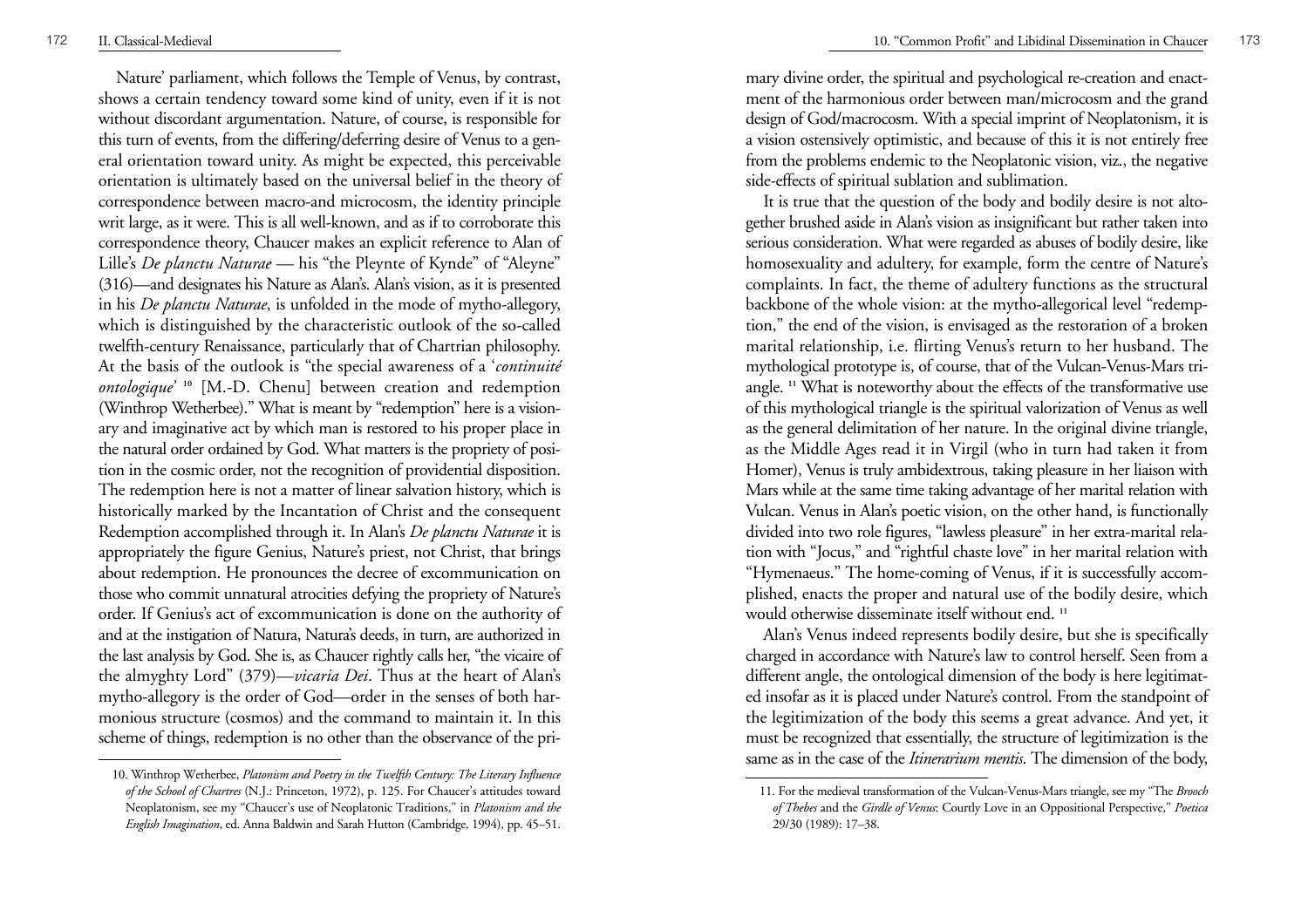the dimension of difference, is justified and recognized so long as it is subordinated to the identity principle of mind, which alone guarantees the all-important correspondence of macrocosm to microcosm. The natural body is envisaged as forming part of the divine cosmos, the authentic extension of identity, and in so doing, the mind or subject of such recognition finds its true self, being at one with the grand design of God—a perfect correspondence between macrocosm and microcosm. In such visionary recognition, the extension of the body as such can find no real and ontological habitation of its own. The ostensibly carnal Venus we have seen in "the Temple of Priapus" has no meaningful place in Alan's poetic vision except for a negative employment. The problem is that before this Venus Alan's pales, and not only ontologically.

This impression of the collapse of the ontological dimension in Alan's visionary redemption reminds us of the similar one we thought detectable in the vision of the *Somnium Scipionis,* particularly in reference to the doctrine of the "commune profit." There is, as I have argued, a collapse in the final analysis of the "political" dimension in the structure of legitimization. In the way the body is dealt with, Alan's attempt is naturally more ambitious and comprehensive. But as far as the structure of legitimization is concerned there is little to choose between them. Now Chaucer confesses, as we have noted, that he is not satisfied with the vision of the *Somnium Scipionis*, and in our understanding this dissatisfaction stems from an insufficiency in the legitimization process of the "political" sphere or the field of the body politic. If this is the case there is then little ground to suppose that Chaucer finds Alan's vision convincing and satisfactory. The chances are very slight that he would write, "I hadde thyng which that I wolde." As a matter of fact, despite his explicit reference in Nature's parliament to Alan's *De planctu Naturae*, which in ordinary circumstances would suggest Chaucer's due respect to him, the session of the parliament shows little sympathy with Alan's vision. Rather, the session can be better read as a Chaucerian critique of Alan. With its emphasis both on the natural distinction of social standing and on the individual predilection, which is obviously beyond the pale of Alan's concern, the avian parliament could be a telling criticism leveled at Alan's sweeping idea of natural propriety. Furthermore, another instance of criticism, this time more crucial, can be found in Chaucer's treatment of Nature. The conclusion having been reached that the decision of whether or not to choose the "tercel" is to be left to the royal "formel," Nature gives a supplementary comment:

But as for couseyl for to chese a make, If I were Resoun, thanne wolde I Conseyle yow the royal tercel take, As seyde the tercelet ful skylfully… (631–34)

Here Nature confesses in effect she is not reason. But such confession, in the case of Alan's vision, would he hardly conceivable. Nature is the vital link that makes possible and guarantees the enactment of the "ontological continuity" between creation and redemption. She is the agent of divine re-creation, and to function in such capacity Nature should be an irreplaceable representative of divine Logos or Reason. If there is a sense in which she can be designated as "the vicaire of the alimyghty lord" (379), Chaucer's rendering of "*vicaria Dei*," the meaning and role of "reason," we presume, should be among its primary implications. The Chaucerian Nature's confession of her being different from reason, if not unreasonable or irrational, suggests that she is not fully invested with the divine power to enact the realization of the "ontological continuity" between creation and redemption. But her loss on the side of divine authority and power is her gain on the part of her bodily dimension. Nature's parliament, an avian body politic, approaches anything but a harmonious order. The mirror with which to look up to nature (natural law or divine order) is darkly visible, but it is not powerful enough to enlighten everybody. It must grope its way to a solution of its problems. But things in general never look pessimistic at all in Nature's parliament. Reason for this optimistic mood can be sought in the primitive and festive assurance of time and body. Even if we are in the dark about the solution of social and individual problems we have at least time and body to enjoy for a year until another St. Valentine's Day. In a sense time legitimates the body politic.

If such a body politic deserves the name of the "political sphere," we must say that we have come a long way from the one implied by Africanus's doctrine of the "commune profit." There, as we have seen, the "political sphere" is ultimately legitimated as a passage to spiritual sublation and sublimation, with the result that sufficient attention is paid